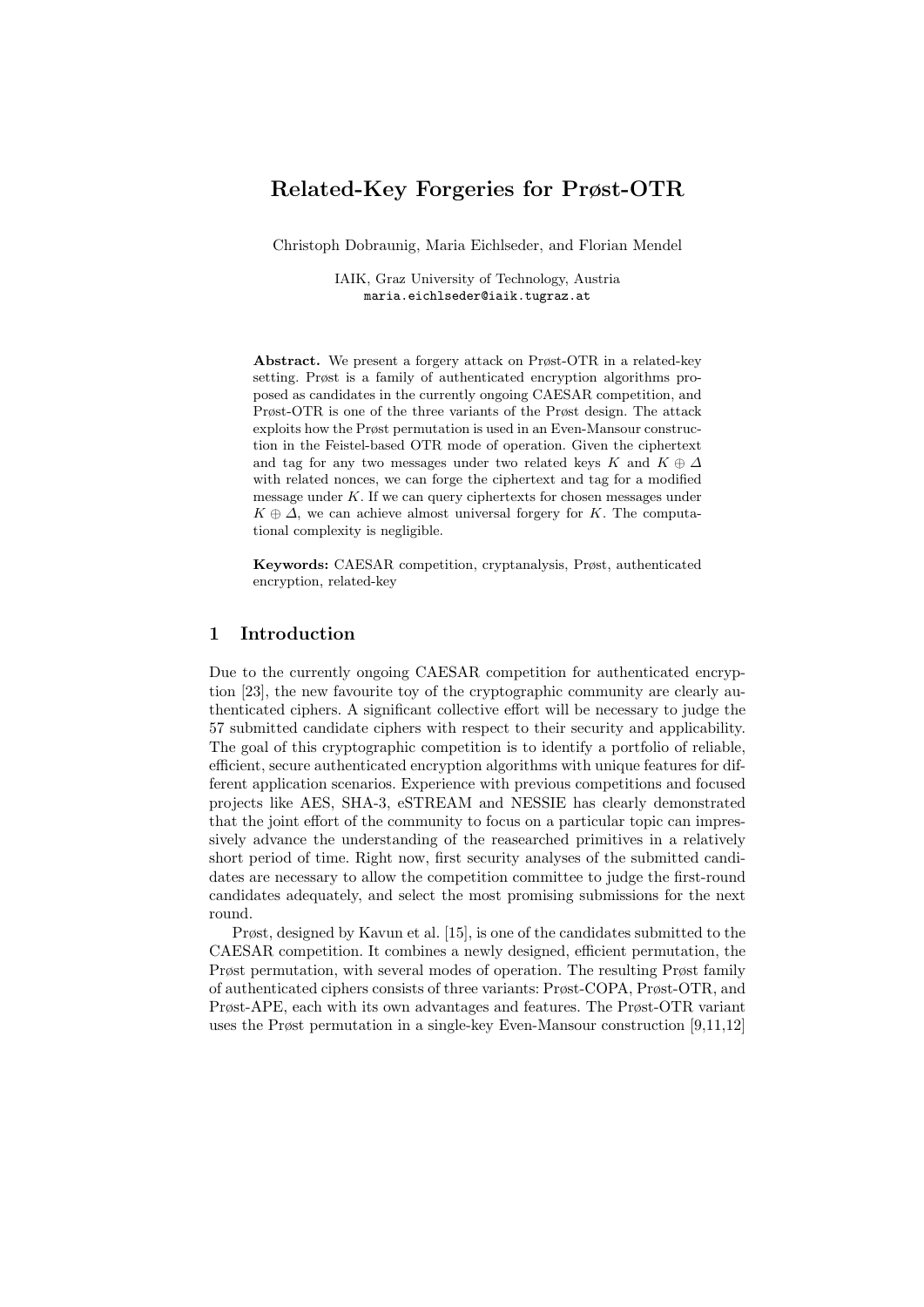as a block cipher in Minematsu's provably secure, Feistel-based OTR mode of operation [\[20\]](#page-15-1). Due to the novelty of the design, previous cryptanalysis results on Prøst itself are limited to the designers' own analysis, published together with the design document [\[15\]](#page-14-0).

We present a forgery attack on Prøst-OTR in a related-key setting. The scenario is that an attacker is given ciphertexts and tags of two messages: one under the target key K, and one under a related key  $K \oplus \Delta$  for some arbitrary  $\Delta$ . Both keys are secret, but their difference  $\Delta$  is known to the attacker. The nonces used for encrypting the two messages are also related in a similar way. Then, with negligible computational complexity, the attacker can forge the ciphertext and authentication tag for a third message under the target key  $K$ . In fact, depending on the length of the original messages, forgeries for a large number of fake messages can be obtained. In addition, in case the attacker has control over one of the two originally encrypted messages, he can even control the content of the third, forged message.

Our attack is generic and exploits the combination of the OTR mode of operation with an Even-Mansour block cipher construction. It is independent of the used permutation, and thus does not use any particular properties or weaknesses of the Prøst permutation. Consequently, the other members of the Prøst family, Prøst-COPA and Prøst-APE, are not affected or endangered by the attack. However, the attack demonstrates the possible complications of using an Even-Mansour construction as a block cipher in otherwise secure modes of operation. The Even-Mansour approach of creating a block cipher from a pseudorandom permutation by xoring a secret key before and after applying the permutation to the plaintext has been studied extensively [\[6,](#page-14-4)[7,](#page-14-5)[8,](#page-14-6)[9,](#page-14-1)[13,](#page-14-7)[18\]](#page-14-8). It has been proven secure under different notions of security, with detailed bounds relating the security level with the key length. However, it is inherently susceptible to related-key attacks. The OTR mode of operation allows to "lift" this property to the full encryption and authentication scheme. This unfortunate combination of otherwise secure building blocks shows two things: that the Even-Mansour construction should only be used very cautiously, and that related-key properties are not well covered by the classical security notions, although they can lead to powerful forgery attacks.

Related-key setups are a relatively strong attack setting. Nevertheless, depending on the exact requirements, they are often not entirely far-fetched in practical scenarios. In particular, scenarios where only a known (but arbitrary) difference  $\Delta$  between any two unknown keys is required, like in our attack, are quite realistic, and occur as side effects of several published protocols. The only limitation the attack imposes on  $\Delta$  is that it does not affect the least significant bits of the key. For compatibility with the nonce difference, the modified part of the key must not be longer than the nonce length (half the key size in Prøst-OTR).

As an example for related keys in practice, consider the WEP standard [\[14\]](#page-14-9). There, the keys for the individual communication links are derived by concatenating (public, random) IVs with the fixed secret WEP key. Clearly, any two keys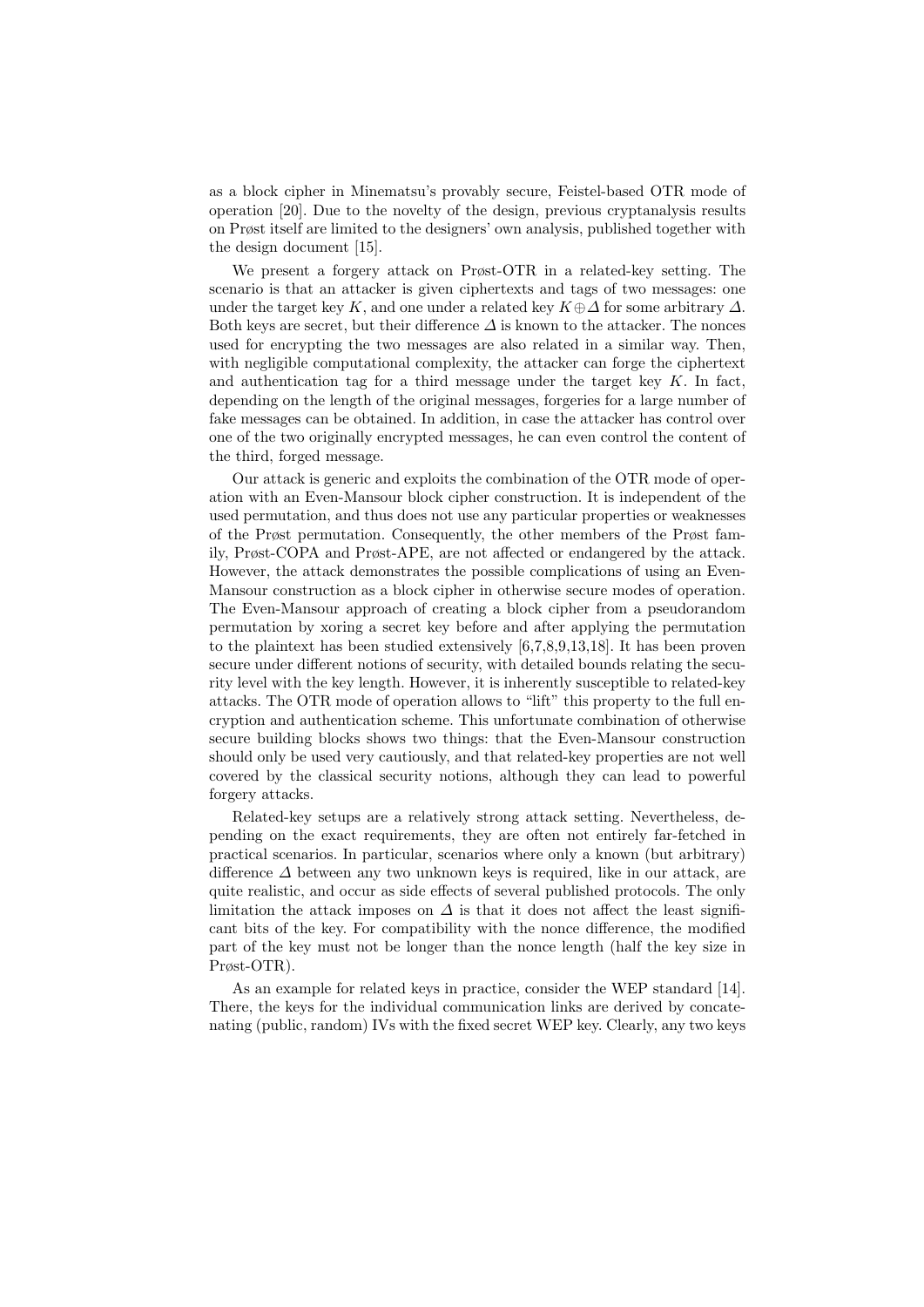constructed this way have a publicly known differential relation. Similar scenarios could be imagined in any other network of resource-constrained devices (e.g., of sensor nodes), where individual encryption keys need to be derived in a cheap way from some master secret (e.g., by xoring individual IDs, nonces or challenge values to the key). Despite its inherent susceptibility to birthday attacks, the idea to "xor nonce to key" is also incorporated in several CAESAR candidates, such as AVALANCHE [\[1\]](#page-13-0) and Calico [\[22\]](#page-15-2). Recently, cheap modifications of some master secret have also gained some popularity as a countermeasure to side-channel attacks, termed "fresh re-keying". The rationale is that to avoid differential side-channel attacks, subsequent encryption processes should never use the same key twice, but derive some sort of session keys from the long-term key in a cheap way.

The additional requirement of related nonces is not as strong as the related keys. In many applications, nonces are generated in a very predictable pattern (typically a simple counter as a message sequence number). In some cases, the attacker may even be able to influence the nonce counter: a simple example is by triggering encryptions until the nonce counter arrives at the desired value, or by somehow causing the device to jump the unwanted nonce values. We note that the attack does not require "nonce misuse" in the sense that the attacker requests repeated encryptions under the same nonce.

Related-key attacks [\[4](#page-14-10)[,16\]](#page-14-11) have been studied extensively, for various ciphers and applications. A prominent example is Biryukov et al.'s related-key attack on AES [\[5\]](#page-14-12), which makes very strong assumptions about the relations between subkeys. The combination of related keys with related nonces has previously been applied primarily to stream ciphers, in particular in the context of the eSTREAM project. Examples include the key recovery attacks on Grain-v1 and Grain-128 by Lee et al. [\[19\]](#page-14-13), or the recent analysis of generic chosen-IV attacks with applications to Trivium by Pasalic and Wei [\[21\]](#page-15-3).

Outline. We first describe the Prøst family of authenticated ciphers and the notational conventions for the remaining document in Section [2.](#page-2-0) In Section [3,](#page-4-0) we derive a first basic related-key attack on Prøst-OTR. In Section [4,](#page-9-0) we propose a few possible improvements to the attack and extended attack scenarios. Finally, in Section [5,](#page-12-0) we conclude with a discussion of the applicability of the Prøst-OTR attack to other authenticated encryption modes.

### <span id="page-2-0"></span>2 Description of Prøst-OTR-n

#### 2.1 The Prøst family of authenticated ciphers

Prøst is a family of authenticated encryption algorithms. Kavun et al. [\[15\]](#page-14-0) proposed the cipher family as a candidate in the currently ongoing CAESAR competition [\[23\]](#page-15-0) for authenticated ciphers. Prøst comes in three flavors: Prøst-COPA, Prøst-OTR and Prøst-APE. All flavors share the same core permutation, the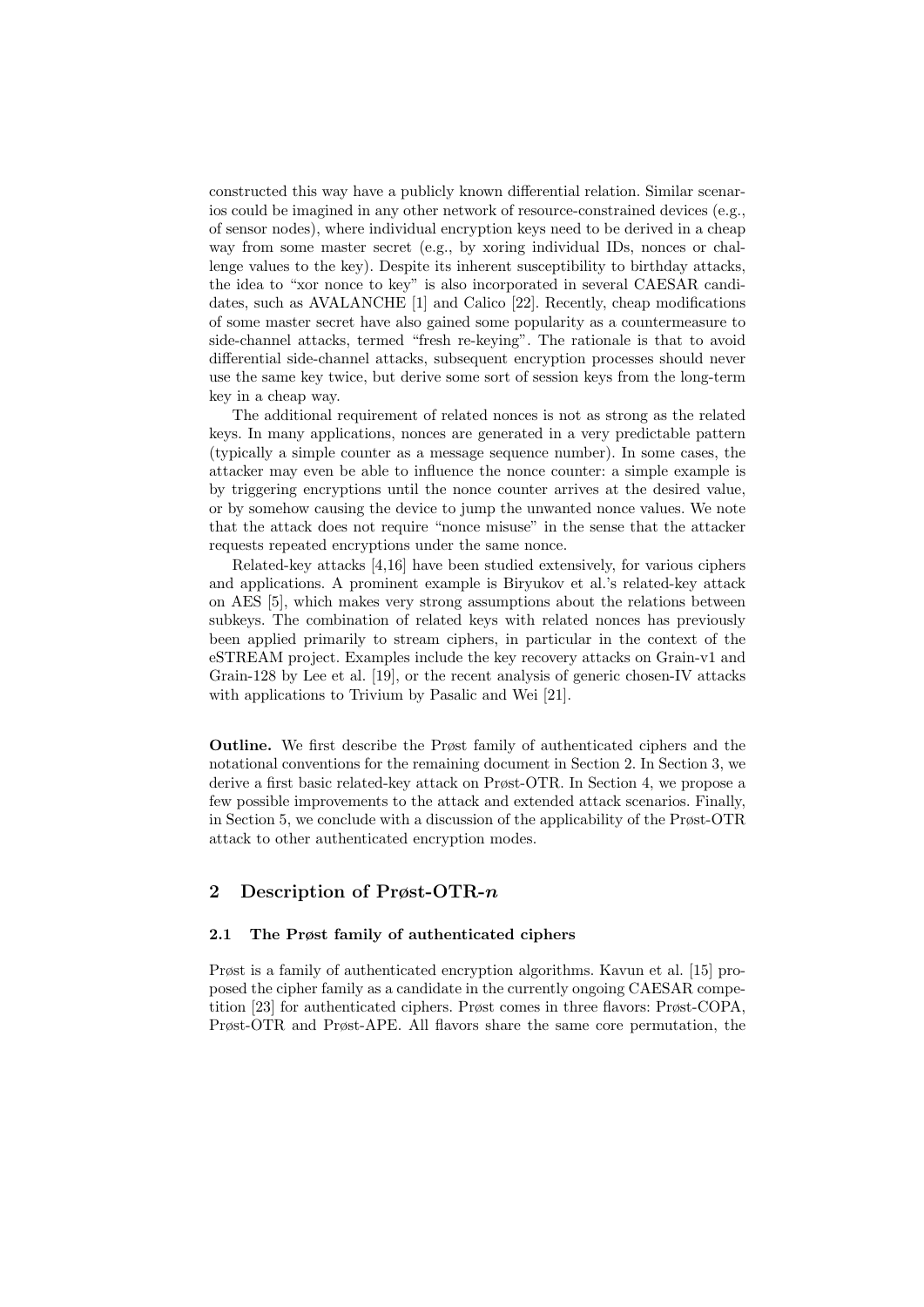Prøst permutation designed by Kavun et al. [\[15\]](#page-14-0), but use it in different modes of operation.

Prøst-APE uses the Prøst permutation in Andreeva et al.'s sponge-based APE mode [\[2\]](#page-13-1). The other two flavors, Prøst-OTR and Prøst-COPA, use modes of operation that are originally not permutation-based, but block-cipher-based: Andreeva et al.'s COPA mode [\[3\]](#page-13-2), and Minematsu's OTR mode [\[20\]](#page-15-1). In these variants, the Prøst permutation is used in a single-key Even-Mansour construction [\[9\]](#page-14-1) to provide the required block cipher.

Each of the three flavors is available in two security levels, specified by a parameter  $n \in \{128, 256\}$ , resulting in a total of six proposed cipher family members. The designers rank the COPA variants as their primary recommendations, the OTR variants second, and the APE variants last.

#### 2.2 Notation

Throughout this paper, we use essentially the same notation as Prøst's design-ers [\[15\]](#page-14-0). Unless noted otherwise, all operations are performed in  $\mathbb{F}_{2^{2n}}$  with respect to Prøst's irreducible polynomial, where  $n \in \{128, 256\}$  defines the security level. For convenience of notation, elements in  $\mathbb{F}_{2^{2n}}$  are often represented interchangeably as elements of  $\mathbb{F}_2^{2n}$ . We denote addition in  $\mathbb{F}_{2^{2n}}$  (xor) by  $\oplus$ , and multiplication in  $\mathbb{F}_{2^{2n}}$  by  $\cdot$  (operator omitted where possible). By  $N||10^*$ , we mean the *n*-bit bitstring  $N \in \mathbb{F}_2^n$ , concatenated with  $(1,0,\ldots,0) \in \mathbb{F}_2^n$  to get an element in  $\mathbb{F}_2^{2n}$ . Otherwise, numbers mean integer numbers  $\in \mathbb{Z}$  or individual bits  $\in \mathbb{F}_2$  when written in roman font  $(1, 2, 3, \ldots)$ , but elements of  $\mathbb{F}_2^{2n}$  in truncated hex notation when written in typewriter font  $(1, 2, 3, \ldots)$ ; for example,  $13 = (0, \ldots, 0, 1, 0, 0, 1, 1) \in \mathbb{F}_2^{2n}$ . The variable names we use are summarized in Table [1.](#page-3-0)

Table 1: Notation and variables used throughout this document.

<span id="page-3-0"></span>

| $\boldsymbol{n}$                               | security level                                                         |
|------------------------------------------------|------------------------------------------------------------------------|
| K, K'                                          | $2n$ -bit keys (related keys)                                          |
| N                                              | $n$ -bit nonce                                                         |
|                                                | $M = M_0 \cdots M_{2m-1}$ the padded message, split into 2n-bit blocks |
|                                                | $C = C_0 \cdots C_{2m-1}$ the ciphertext in 2n-bit blocks              |
|                                                | $n$ -bit tag                                                           |
| $\ell$                                         | secret counter basis, derived from K and N (= $\delta$ in [15])        |
| $\boldsymbol{P}$                               | the Prøst permutation                                                  |
| $\tilde{P}_K$                                  | P used in single-key Even-Mansour mode as block cipher                 |
| $\Sigma$                                       | sum of message blocks, basis for the tag $T$                           |
| $\Lambda$                                      | difference between the related keys K and $K' = K \oplus \Delta$       |
| $M', C', T'$<br>$\widetilde{M}, \widetilde{C}$ | message encrypted under related key $K'$ and nonce                     |
|                                                | modified message and ciphertext                                        |
| $M^*, C^*, T^*$                                | attacker's forged message, ciphertext and tag                          |
| $\alpha, \gamma$                               | intermediate values, inputs to $P$                                     |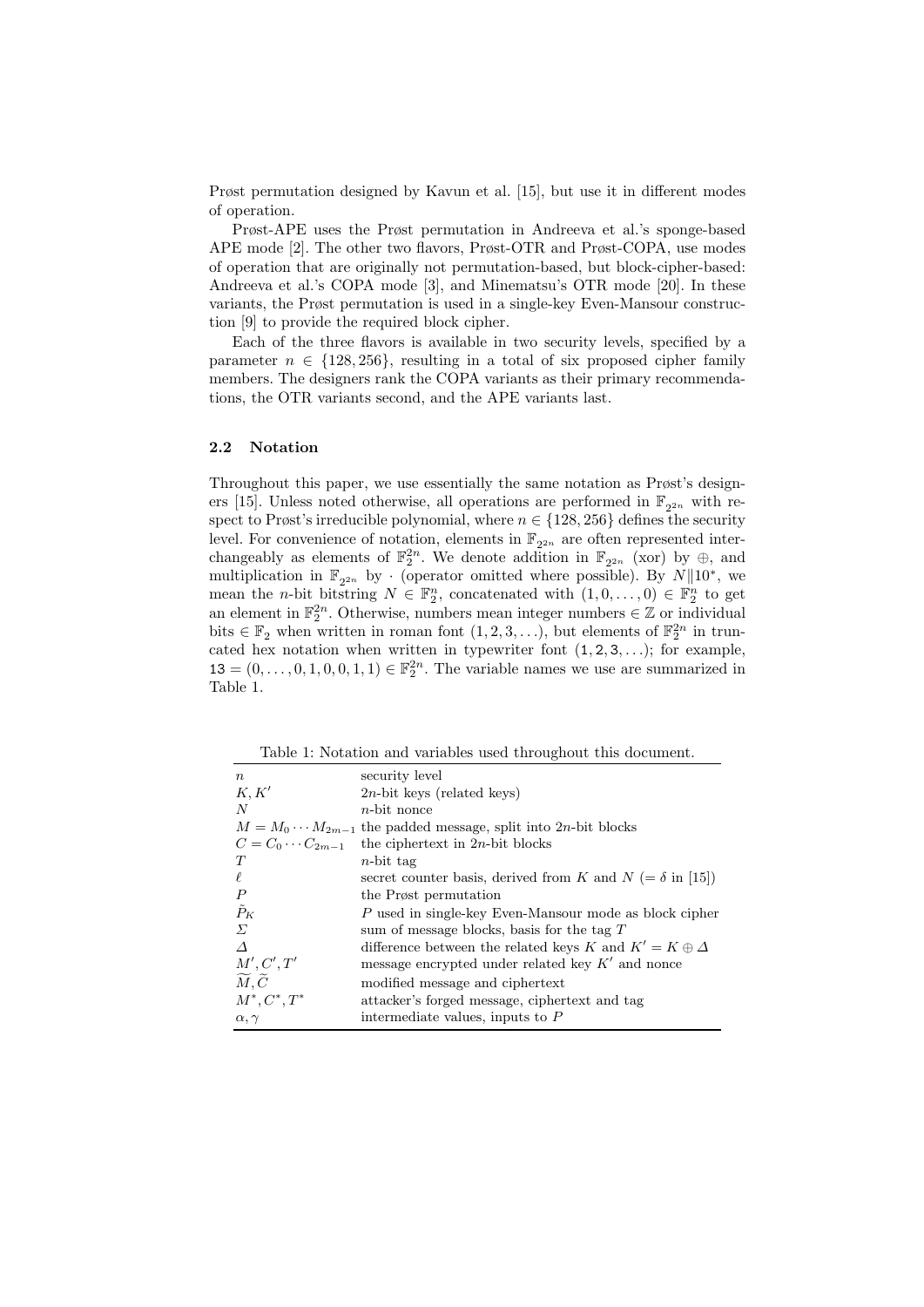#### 2.3 Prøst-OTR-n

Prøst-OTR-n uses the block cipher  $\tilde{P}_K$ , built from the permutation P in a singlekey Even-Mansour construction [\[9\]](#page-14-1), in Minematsu's OTR mode of operation [\[20\]](#page-15-1). The result is a nonce-based authenticated encryption scheme with online encryption and decryption that is fully parallelizable [\[15\]](#page-14-0). Prøst-OTR-n is proposed in two security levels,  $n \in \{128, 256\}$ . The security level defines the permutation size  $2n$  and block size  $2n$ , the key size  $2n$  and nonce size n, and the tag size n. The claimed security for Prøst-OTR-n is  $\frac{n}{2}$  bits (confidentiality and integrity of plaintext and integrity of associated data). No particular claims are made for or against the related-key security of the cipher.

Since our attack does not exploit any particular properties of the Prøst permutation  $P: \mathbb{F}_2^{2n} \to \mathbb{F}_2^{2n}$ , we do not include the definition of P in this description. The design of the permutation-based block cipher  $\tilde{P}_K$ , however, is essential for the attack. For a key  $K \in \mathbb{F}_2^{2n}$ , the block cipher  $\tilde{P}_K : \mathbb{F}_2^{2n} \to \mathbb{F}_2^{2n}$  is defined as follows:

$$
\tilde{P}_K(x) = K \oplus P(x \oplus K).
$$

In OTR, message blocks  $M_j$  are encrypted in pairs in 2-round Feistel networks to get the ciphertext blocks  $C_j$ . The Feistel round function first adds a counter-like value, then applies the block cipher  $\tilde{P}_k$ . For the counter-like value, a helper value  $\ell$  is computed in an initialization phase by encrypting the padded nonce  $N||10*$  under  $P_K$ . After processing all block pairs, the tag T is finally computed by encrypting a function of the checksum  $\Sigma$ , which is the xor of all odd-indexed message blocks  $M_{2i+1}$ . The detailed algorithm is listed in Algorithm [1](#page-4-1) and illustrated in Fig. [1.](#page-5-0) For simplicity, we only describe the mode for empty associated data, and only for padded messages with an even (rather than odd) number of message blocks.

#### <span id="page-4-1"></span>Algorithm 1 Prøst-OTR-n encryption

 $T \leftarrow \mathrm{msb}_n(\tilde P_K(3(2^{m+2}\ell \oplus \ell) \oplus \ell \oplus \Sigma))$ 

**Input:** padded message  $M||01^* = M_0 \cdots M_{2m+1}$ , padded nonce  $N||10^*$ **Output:** ciphertext  $C = C_0 \cdots C_{2m+1}$ , tag T  $\Sigma \leftarrow 0$  $\ell \leftarrow \tilde{P}_K(N \| 10^*)$ for  $i = 0, \ldots, m - 1$  do  $C_{2i} \leftarrow \tilde{P}_K(2^{i+2}\ell \oplus M_{2i}) \oplus M_{2i+1}$  $C_{2i+1} \leftarrow \tilde{P}_K(2^{i+2}\ell \oplus \ell \oplus C_{2i}) \oplus M_{2i}$  $\Sigma \leftarrow \Sigma \oplus M_{2i+1}$ 

## <span id="page-4-0"></span>3 Basic Forgery Attack on Prøst-OTR

In this section, we describe our basic forgery attack on Prøst-OTR. The attack exploits the combination of the OTR mode with the Even-Mansour block cipher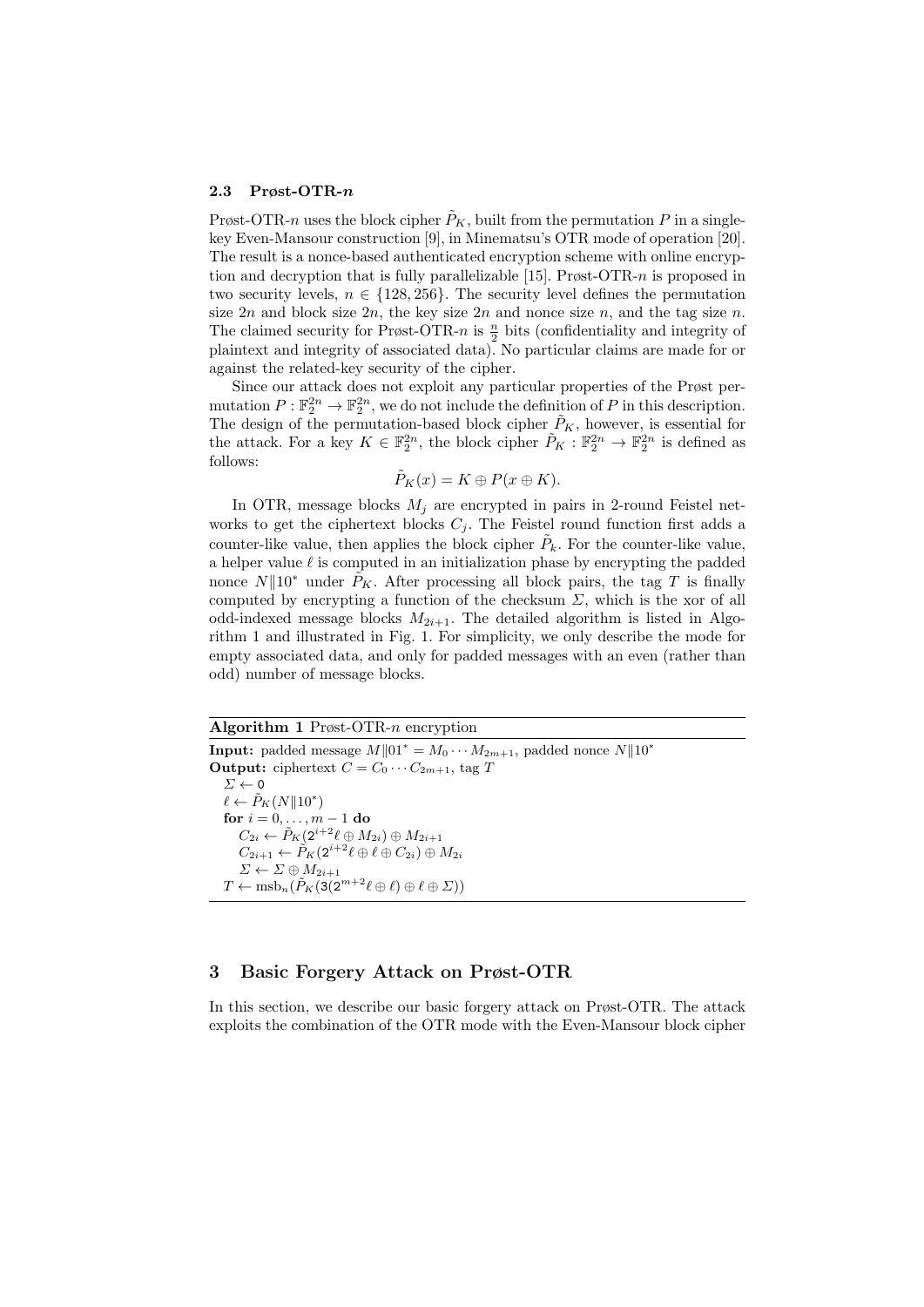$\Sigma = \bigoplus_{i=0}^{m-1} M_{2i+1}$ 

<span id="page-5-0"></span>

(a) Initialization (b) Message blocks  $M_{2i}$ ,  $M_{2i+1}$ ,  $0 \leq i < m$ (c) Finalization

Fig. 1: Encrypting  $2m$  message blocks  $M_i$  with Prøst-OTR-n under key K and nonce N. All values are 2n bits, with  $n \in \{128, 256\}$ , except the n-bit tag T.

construction, and is independent of the concrete permutation  $P$  used. We consider a related-key scenario, where encrypted messages of two different keys  $K$ and  $K'$  can be observed. Both K and  $K'$  are secret, but we assume the attacker knows the difference  $\Delta = K \oplus K'$  (i.e.,  $K' = K \oplus \Delta$ ). In addition, we assume that the attacker can observe encrypted messages for related nonces  $N, N'$ , such that  $\Delta = (N \| 10^*) \oplus (N' \| 10^*)$ . Since the last n bits of the padded nonces are identical, this means that the *n* least significant bits of  $\Delta$  must be 0.

The basic idea of the proposed forgery attack is to combine information from the encryption of the same message  $M$  under the two related keys  $K, K'$  to forge a ciphertext and tag for a modified message  $M^*$  under one of the two keys,  $K$ . More specifically, we will first show how to use the ciphertext from the related key  $K' = K \oplus \Delta$  to forge ciphertexts for modified messages under the target key  $K$ . Then, we will combine original and forged ciphertexts in a way such that the original tag remains valid for the resulting modified plaintext under  $K$ . The attack works for any plaintext of sufficient length ( $\geq$  514 message blocks for Prøst-OTR-128,  $\geq$  1026 blocks for Prøst-OTR-256).

#### <span id="page-5-1"></span>3.1 Forging the ciphertext

Assume that the attacker obtains the ciphertext for the same message  $M =$  $M_0 \cdots M_{2m-1}$  (from Fig. [1\)](#page-5-0) under a related key  $K' = K \oplus \Delta$  and a related nonce  $N'$ ||10<sup>\*</sup> =  $(N||10^*) \oplus \Delta$ , as illustrated in Fig. [2.](#page-7-0) Note that since the nonce only has length n (instead of 2n like the other values),  $\Delta$  must only modify the most significant *n* bits, i.e.,  $\Delta = \Delta_n ||0^n$ . Then, in the initialization phase illustrated in Fig. [2a,](#page-7-0) the differences in  $K'$  and  $N'$  cancel out right before the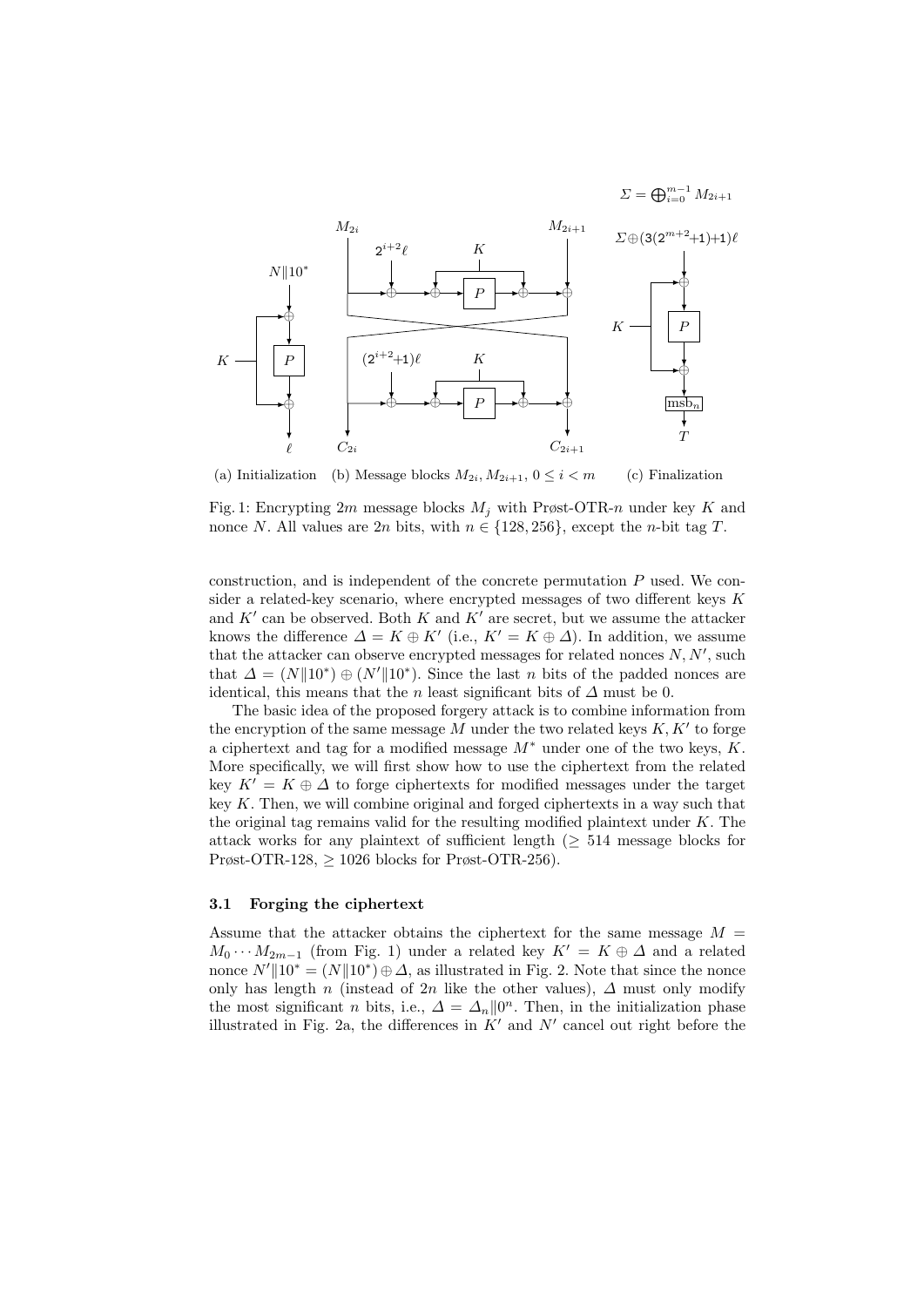call to the permutation  $P$  in the initialization. Thus, we receive a related counter value  $\ell'$  with a simple relation to the original  $\ell$ :

$$
\ell' = P_{K'}(N' || 10^*) = K' \oplus P((N' || 10^*) \oplus K')
$$
  
=  $K \oplus \Delta \oplus P(K \oplus \Delta \oplus (N || 10^*) \oplus \Delta)$   
=  $\ell \oplus \Delta$ .

Now consider the encryption of a modified message with message blocks

$$
\widetilde{M}_j = M_j \oplus (2^{\lfloor j/2 \rfloor + 2} + 1) \Delta
$$

under the original key  $K$  and nonce  $N$ . As Fig. [3](#page-7-1) illustrates, the message differences "cancel out" with the corresponding difference in the  $\ell$  values from the encryption under the related key in Fig. [2.](#page-7-0) Thus, in both Fig. [2](#page-7-0) and Fig. [3,](#page-7-1) the inputs  $\alpha$  and  $\gamma$  to the permutations are the same:

$$
\alpha = \widetilde{M}_{2i} \oplus 2^{i+2}\ell \oplus K
$$
  
=  $M_{2i} \oplus 2^{i+2}\ell \oplus 2^{i+2}\Delta \oplus \Delta \oplus K$ ,  

$$
\gamma = \widetilde{M}_{2i+1} \oplus P(\alpha) \oplus (2^{i+2} + 1)\ell
$$
  
=  $M_{2i+1} \oplus P(\alpha) \oplus 2^{i+2}\ell \oplus 2^{i+2}\Delta \oplus \ell \oplus \Delta$ .

For this reason, the ciphertext  $C_j$  of the modified message block  $M_j$  under the original key K can be derived from the ciphertexts  $C'_j$  of the original message  $M_j$  under the related key  $K \oplus \Delta$ :

$$
\widetilde{C}_{2i} = \widetilde{M}_{2i+1} \oplus P(\alpha) \oplus K
$$

$$
= C'_{2i} \oplus 2^{i+2} \Delta,
$$

$$
\widetilde{C}_{2i+1} = \widetilde{M}_{2i} \oplus P(\gamma) \oplus K
$$

$$
= C'_{2i+1} \oplus 2^{i+2} \Delta,
$$

since

$$
C'_{2i} = M_{2i+1} \oplus P(\alpha) \oplus K \oplus \Delta,
$$
  

$$
C'_{2i+1} = M_{2i} \oplus P(\gamma) \oplus K \oplus \Delta.
$$

Now, we know the correct ciphertexts for a modified message. However, we still need to find the corresponding authentication tag. We will try to re-use the original tag T for our forged message.

### 3.2 Forging the tag

For a fixed key  $K$  and nonce  $N$ , the authentication tag only depends on the xor sum of all message blocks with odd index,

$$
\Sigma = \bigoplus_{i=0}^{m-1} M_{2i+1}.
$$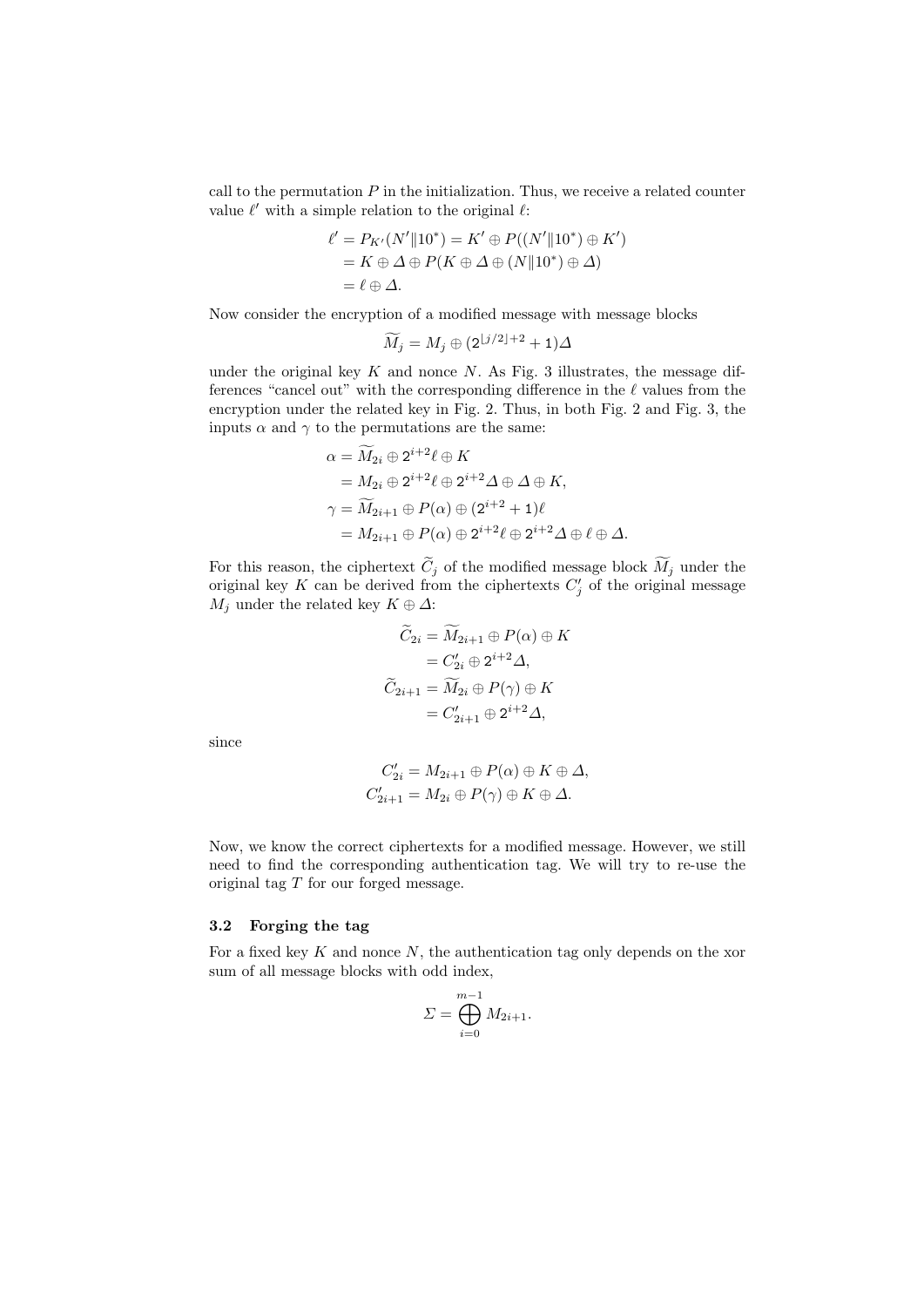<span id="page-7-0"></span>

Fig. 2: Encrypting the original message blocks  $M_j$  under a related key  $K\oplus\Delta$ and nonce.

<span id="page-7-1"></span>

Fig. 3: Encrypting modified message blocks  $\widetilde{M}_j = M_j \oplus (2^{\lfloor j/2 \rfloor + 2} + 1)\Delta$  under the original key  $K$  and nonce  $N$ .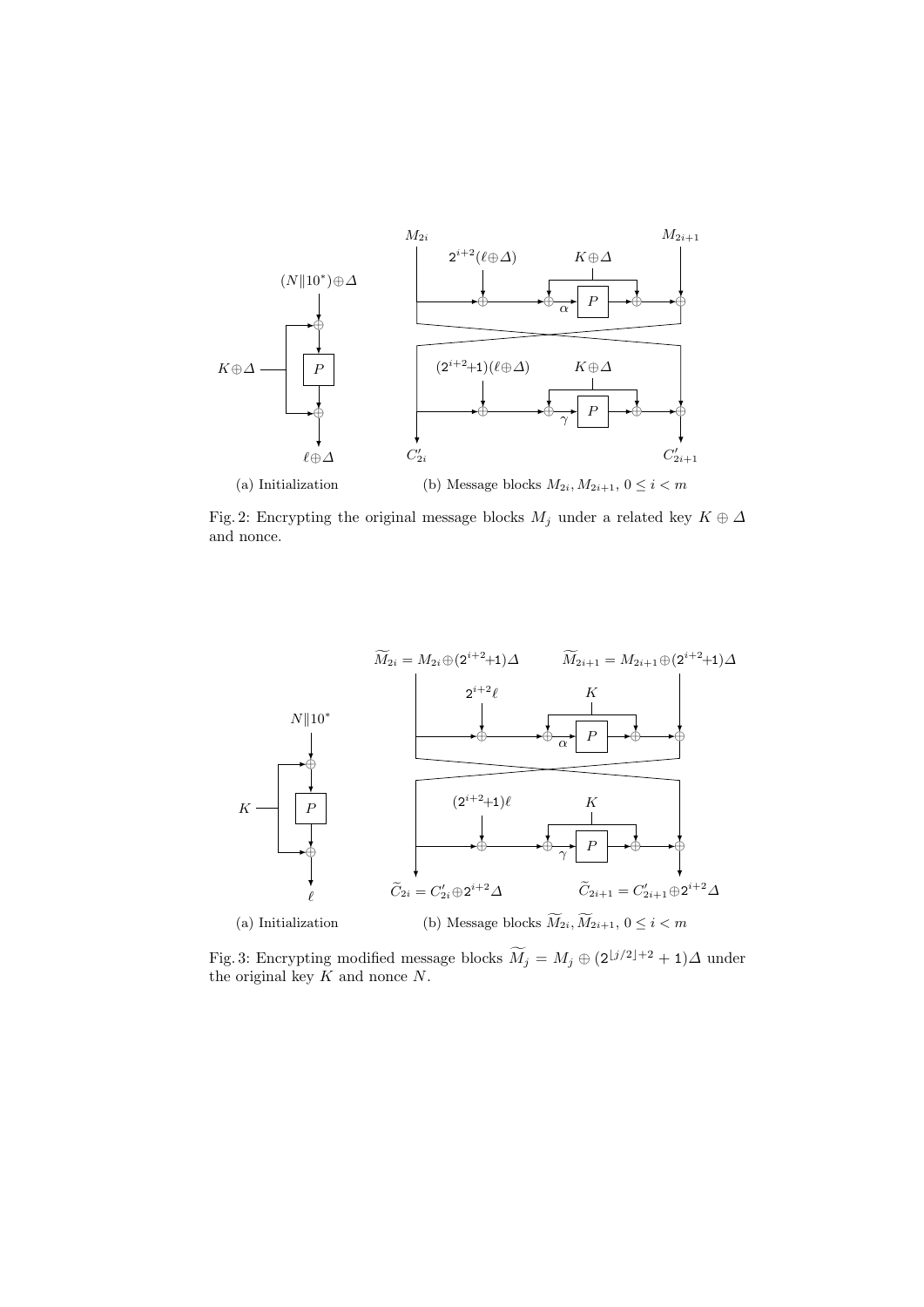Thus, if we want to re-use the original tag  $T$  for our forged message, we need to make sure that any induced differences cancel out when summing up the message blocks. We want to use original and modified message  $M$  and  $M$  to construct the final forged message  $M^*$  that satisfies this property.

For each message block pair  $M^*_{2i}, M^*_{2i+1}$  of the forged message  $M^*$ , we can decide to use either the original message block pair  $M_{2i}$ ,  $M_{2i+1}$ , or the modified blocks  $M_{2i}$ ,  $M_{2i+1}$ . Let  $\lambda_i$  denote whether we use the original  $(\lambda_i = 0)$  or modified  $(\lambda_i = 1)$  block pair for  $0 \leq i < m$ . Then, we get the message sum

$$
\varSigma^* = \bigoplus_{i=0}^{m-1} M_{2i+1}^* = \varSigma \oplus \bigoplus_{i=0}^{m-1} \lambda_i (2^{i+2} + 1) \varDelta.
$$

Note that if  $\Sigma$  would sum up all message blocks (not only every second), then any choice of  $\lambda_i$  would create a successful forgery, since  $M_{2i} \oplus M_{2i+1} = M_{2i} \oplus M_{2i+1}$ . As it is, however, we need to select suitable coefficients  $\lambda_i \in \mathbb{F}_2$  such that at least one coefficient  $\lambda_{i^*}$  is nonzero and

<span id="page-8-0"></span>
$$
\bigoplus_{i=0}^{m-1} \lambda_i (2^{i+2} + 1)\Delta = 0.
$$
 (1)

Since  $\{(2^{i+2}+1)\Delta\}\subseteq \mathbb{F}_2^{2n}$ , a vector space with dimension  $2n$ , any  $2n+1$  such vectors are linearly dependent, and suitable coefficients  $\lambda_i$  exist. Thus, for any given key difference  $\Delta$  and known plaintext M with  $2m \geq 4n + 2$  message blocks, we can solve this system of equations to find suitable coefficients  $\lambda_i$ . The ciphertext blocks  $C^*$  for the resulting forged message  $M^*$  can be computed as in Section [3.1,](#page-5-1) while the correct tag  $T^* = T$  can be copied from M.

Summarizing, from observing the ciphertext and tag for encryptions of the same message M under two related keys K and  $K' = K \oplus \Delta$ , the attacker has forged the ciphertext  $C^*$  and tag  $T^*$  for a different message  $M^*$  of the same block length with negligible computational effort. The attacker knows this forged message, but has almost no control over its contents. The attack nonce is the same as the original nonce N. We discuss some remarks and improvements to this attack in Section [4.](#page-9-0)

#### 3.3 Practical example

For illustration, we apply the attack to Prøst-OTR-128 with  $n = 128$ . This variant of Prøst-OTR uses a 256-bit key, a 128-bit nonce, and a message blocksize of 256 bits. The irreducible polynomial for the finite field  $\mathbb{F}_{2^{2n}}$  is  $f(x) = x^{256} \oplus$  $x^{10} \oplus x^5 \oplus x^2 \oplus 1.$ 

As a simple example, assume that  $\Delta = 2^{128}$ . Then, the related key and nonce for the target key  $K$  and nonce  $N$  are

$$
K' = K \oplus 2^{128},
$$
  

$$
N' = N \oplus 1.
$$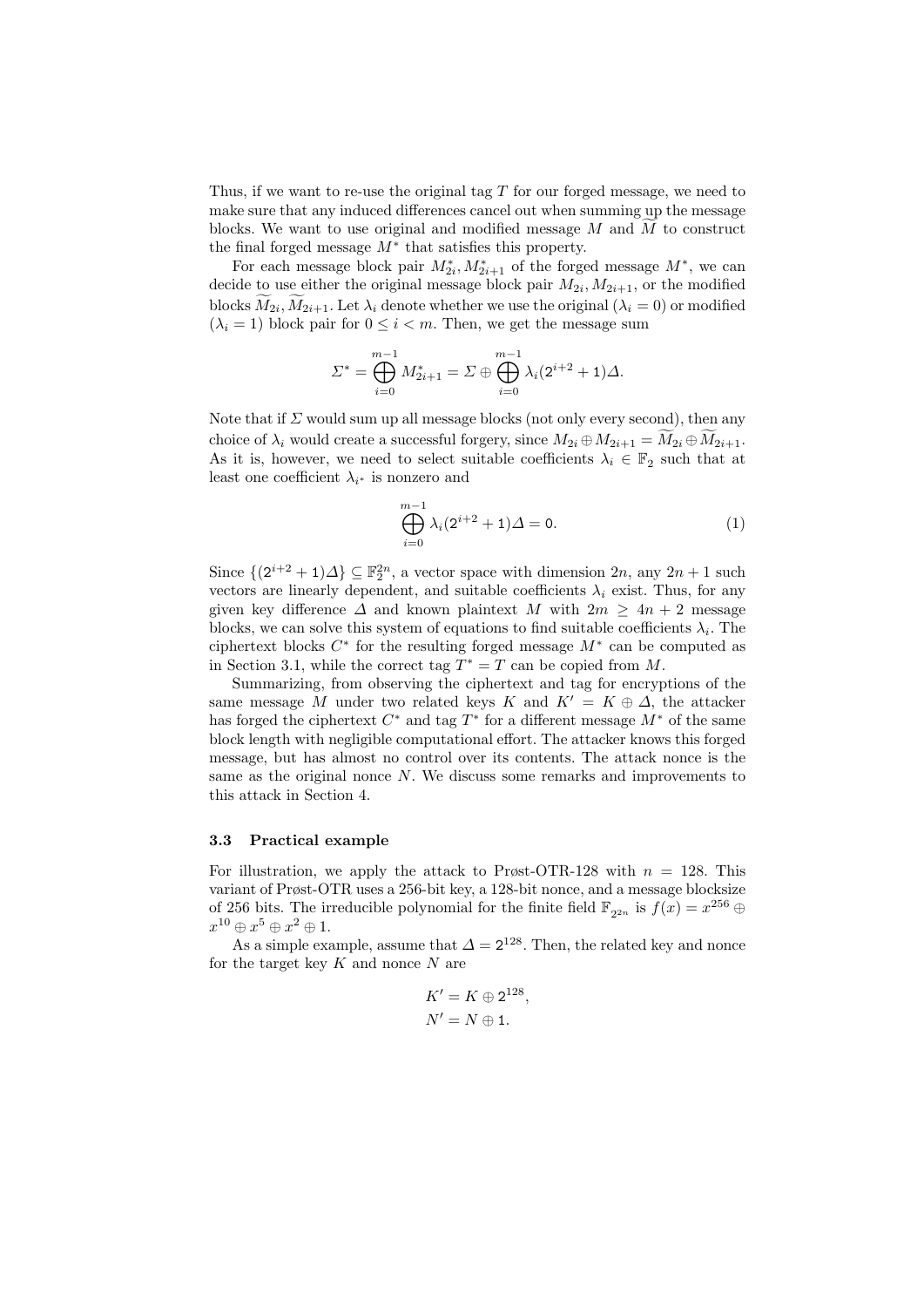Assume that some message M with 514 blocks of 256 bits each was encrypted under K to ciphertext C and tag T, and under  $K'$  to C' and T'.

For each block pair  $(M_{2i}^*, M_{2i+1}^*)$  of the forged message  $M^*$ , we now need to decide whether we copy the original message  $(M_{2i}, M_{2i+1})$  or the modified version  $(M_{2i}, M_{2i+1})$ . Our choice needs to satisfy the coefficient equation [\(1\)](#page-8-0). A solution can easily be found by hand; an example is given in Table [2.](#page-9-1)

<span id="page-9-1"></span>Table 2: A solution for coefficients  $\lambda_i = 1$  in equation [\(1\)](#page-8-0) in  $\mathbb{F}_{2^{256}}$  with field polynomial  $f(x) = x^{256} \oplus x^{10} \oplus x^5 \oplus x^2 \oplus 1$ .

| Index $i$ | Modifications                                                         |                                           |  |
|-----------|-----------------------------------------------------------------------|-------------------------------------------|--|
|           | to plaintext $M_{2i}$ , $M_{2i+1}$ ( $\mathbb{F}_{2^{256}}$ )         | to ciphertext $C'_{2i}, C'_{2i+1}$ (hex)  |  |
| $i=2$     | $(2^4+1)\Delta = 2^{132} + 2^{128}$                                   | $2^4\Delta = 00^{14}  0010  00^{16}$      |  |
| $i=3$     | $(2^5+1)\Delta = 2^{133} + 2^{128}$                                   | $2^5\Delta = 00^{14}  0020  00^{16}$      |  |
| $i=5$     | $(2^7+1)\Delta = 2^{135} + 2^{128}$                                   | $2^7\Delta = 00^{14}  0080  00^{16}$      |  |
| $i=8$     | $(2^{10}+1)\Delta = 2^{138} + 2^{128}$                                | $2^{10} \Delta = 00^{14}   0400  00^{16}$ |  |
| $i=10$    | $(2^{12}+1)\Delta = 2^{140} + 2^{128}$                                | $2^{12}\Delta = 00^{14}  1000  00^{16}$   |  |
| $i = 254$ | $(2^{256}+1)\Delta = 2^{138} + 2^{133} + 2^{130}$                     | $2^{256}\Delta = 00^{14}  0425  00^{16}$  |  |
| $i = 256$ | $(2^{258}+1)\Delta = 2^{140} + 2^{135} + 2^{132} + 2^{130} + 2^{128}$ | $2^{258}\Delta = 00^{14}  1094  00^{16}$  |  |

For any example message  $M$ , we can now forge tag  $T^*$  and ciphertext  $C^*$  for the modified message  $M^*$ , which differs from M in blocks indices  $j \in J$ :

$$
J = \{4, 5, 6, 7, 10, 11, 16, 17, 20, 21, 508, 509, 512, 513\},\newline M_j^* = \begin{cases} M_j \oplus (2^{\lfloor \frac{j}{2} \rfloor + 2} + 1) \Delta & j \in J, \\ M_j & \text{else;} \end{cases}
$$

$$
C_j^* = \begin{cases} C_j' \oplus 2^{\lfloor \frac{j}{2} \rfloor + 2} \Delta & j \in J, \\ C_j & \text{else;} \end{cases}
$$

$$
T^* = T.
$$

This example can easily be verified with the reference implementation of Prøst-OTR-128 for any key K, nonce N and message M with  $\geq 514$  blocks, and the corresponding related values  $K'$ ,  $N'$  for  $\Delta = 2^{128}$ .

### <span id="page-9-0"></span>4 Remarks and advanced attacks

### 4.1 Remarks on the message length

If an attacker carries out the basic attack as in Section [3,](#page-4-0) the modified message may have a slightly modified bit length. This is because the modification can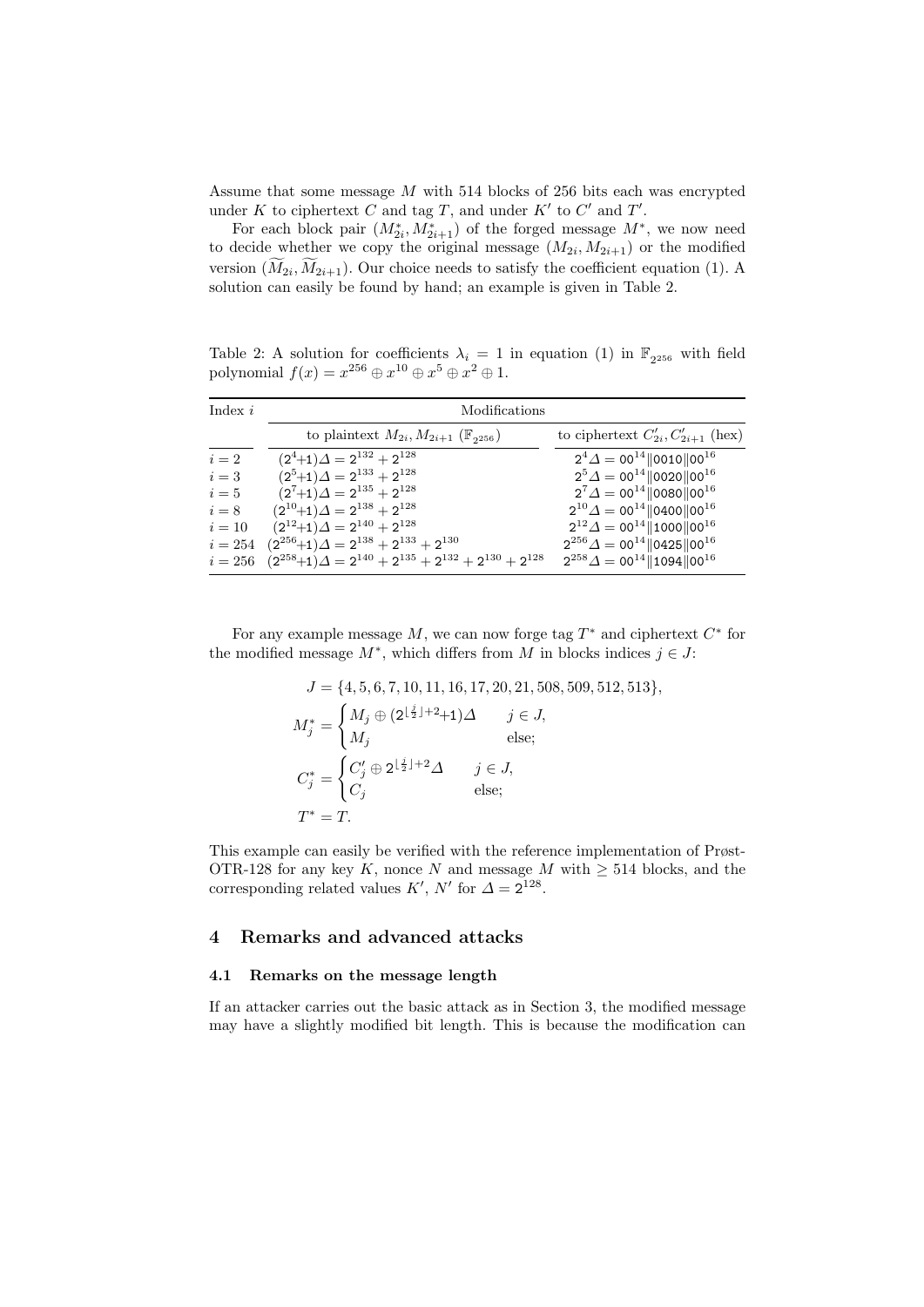shift the last nonzero bit, which marks the beginning of the message padding. This is not a problem since the message bitlength is not encoded anywhere else in the encryption process – except in the rare case that the last nonzero bit moves to the second-to-last block or earlier, which is not a valid format for the padded plaintext. This can be avoided by not including the last block pair in the modification process.

The attack is also applicable to messages  $M = M_0 \cdots M_{2m-1} M_{2m}$  with an odd number of blocks: simply do not include the last block  $M_{2m}$  in the modification process, and copy it directly to  $M_{2m}^*$ . The same holds true for messages that include associated data A: simply copy the same associated data to the forged message.

#### <span id="page-10-0"></span>4.2 Unknown messages

The description in Section [3](#page-4-0) assumes that one and the same message M is encrypted under both keys, K and  $K' = K \oplus \Delta$ , and that M is known to the attacker. This is, however, not necessarily required. Even without knowing  $M$ , the attacker can compute forged ciphertext blocks and the tag. In this case, he will not know the modified message  $M^*$ , but only the induced difference  $M^*\oplus M$ .

Neither is it necessary that the same message  $M$  is encrypted under both  $K$ and  $K \oplus \Delta$ . In fact, it is sufficient that the attacker has access to the ciphertexts for any two (not necessarily known, not necessarily equal-length) messages  $M$ (under K) and M' (under  $K' = K \oplus \Delta$ ), and knows the difference  $M_{2i+1} \oplus M'_{2i+1}$ for at least  $2n + 1$  values of *i*. Let *I* be the set of indices *i* with known message differences, with  $|I| \geq 2n + 1$ . Then, the attacker solves

$$
\bigoplus_{i\in I}\lambda_i\left(M_{2i+1}\oplus M'_{2i+1}\oplus (2^{i+2}+1)\Delta\right)=0.
$$

Again, a non-zero solution for  $\lambda$  exists since the  $\geq 2n+1$  vectors in  $\mathbb{F}_2^{2n}$  must be linearly dependent.

The forged message  $M^*$  (not known to the attacker, same block length as  $(M)$ , ciphertext  $C^*$  and tag  $T^*$  are then given by

$$
(M_{2i}^*, M_{2i+1}^*) = \begin{cases} (M_{2i}, M_{2i+1}) & i \notin I \vee \lambda_i = 0, \\ (M_{2i}' \oplus (2^{i+2} + 1)\Delta, M_{2i+1}' \oplus (2^{i+2} + 1)\Delta) & i \in I \wedge \lambda_i = 1; \end{cases}
$$
  

$$
(C_{2i}^*, C_{2i+1}^*) = \begin{cases} (C_{2i}, C_{2i+1}) & i \notin I \vee \lambda_i = 0, \\ (C_{2i}' \oplus 2^{i+2}\Delta, C_{2i+1}' \oplus 2^{i+2}\Delta) & i \in I \wedge \lambda_i = 1; \end{cases}
$$
  

$$
T^* = T.
$$

#### 4.3 Multiple forgeries

As described in Sections [3](#page-4-0) and [4.2,](#page-10-0) an attacker can forge one message from  $4n+2$ original message blocks. This can be extended to  $2<sup>s</sup> - 1$  different forgeries from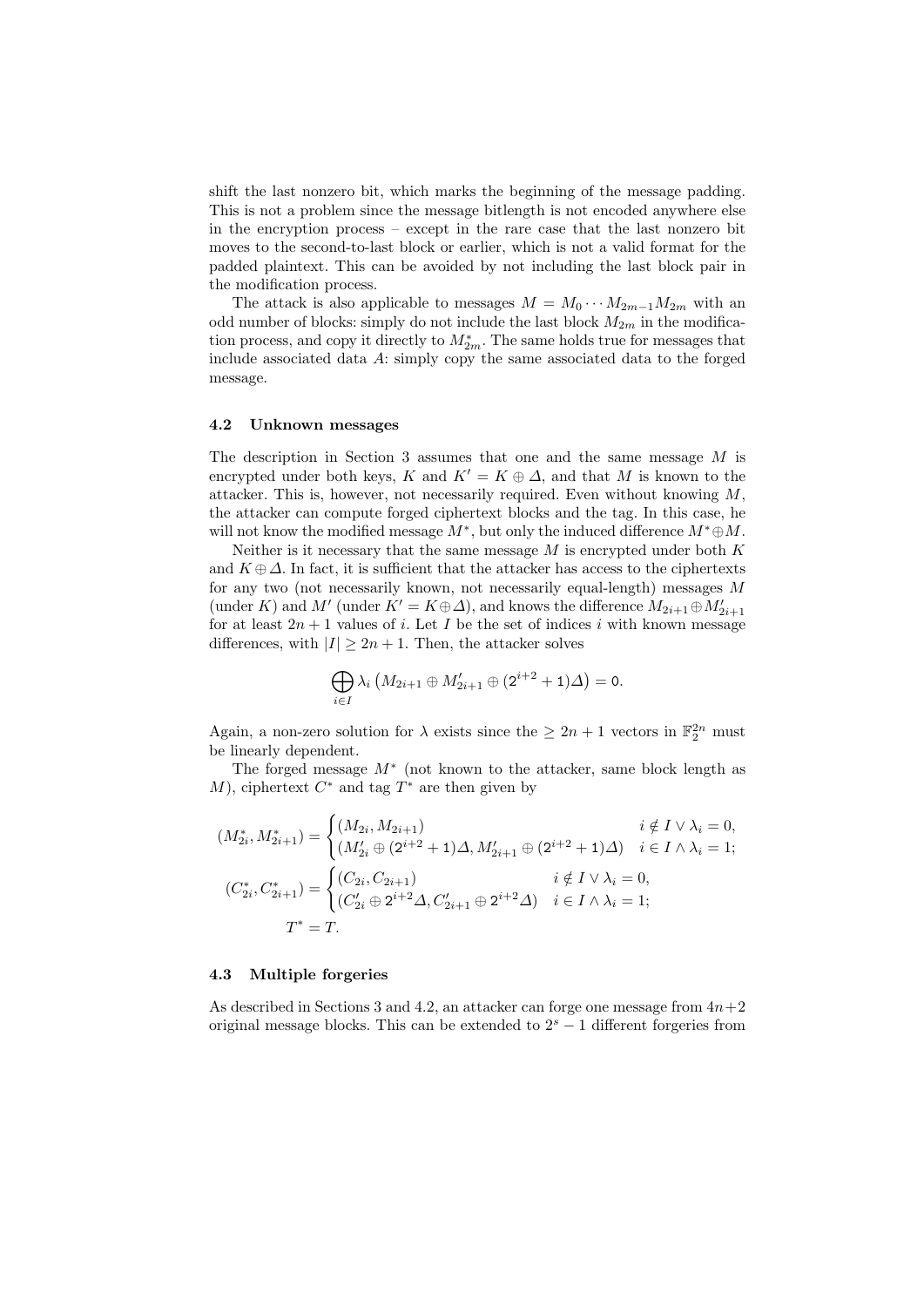$4n + 2s$  blocks (i.e.,  $|I| \geq 2n + s$ ). Then, the homogenous linear system

$$
\bigoplus_{i\in I}\lambda_i\left(M_{2i+1}\oplus M_{2i+1}'\oplus (2^{i+2}+1)\Delta\right)=0
$$

is underdetermined with  $\geq 2n + s$  variables for 2n equations. Thus, the solution space has dimension  $\geq s$ , containing  $\geq 2^s - 1$  different non-zero solutions for  $\lambda$ .

In the case  $M_j = M'_j$ , different values  $\lambda, \lambda'$  produce different plaintexts as long as

$$
\max\{i \in I : \lambda_i \neq \lambda'_i\} < \text{ord}(2) - 2,
$$

where  $\text{ord}(2)$  denotes the multiplicative order of 2 in  $\mathbb{F}_{2^{2n}}^*$ . For Prøst's irreducible polynomials, ord(2) =  $2^{256} - 1$  for  $n = 128$  and ord(2) =  $2^{512} - 1$  for  $n = 256$ . In general, if

$$
M_{2i+1}\oplus M'_{2i+1}\oplus (2^{i+2}+1)\Delta \neq 0 \qquad \forall i\in I,
$$

then all different  $\lambda$  produce different forgeries.

### 4.4 Almost universal forgery with related-key queries

Assume that the attacker can query for the encryption of a chosen message under one of the two keys,  $K' = K \oplus \Delta$ . He wants to forge the ciphertext and tag for a meaningful message M<sup>∗</sup> (chosen beforehand or provided externally) under the original key K. He can achieve this goal if (a)  $M^*$  has an even number of blocks, (b) he has access to the tag  $T$  of a known message  $M$  with the same number of blocks as  $M^*$  under the key K, and (c) he can modify one 2n-bit block with odd index of  $M^*$  (or, alternatively, of  $M$ ). The attack works as follows:

- 1. Fix the target message length  $|M^*| = 2m$  (in blocks).
- 2. Obtain tag T for any known message M with  $|M| = 2m$  under key K and any nonce N.
- 3. Fix the preliminary target (challenge) message  $M^*$ .
- 4. Let  $j^* = 2i^* + 1$  be the modifiable block of  $M^*$ . Modify

$$
M^*_{2i^*+1} = M_{2i^*+1} \oplus \bigoplus_{i \neq i^*} M_{2i+1} \oplus M^*_{2i+1}.
$$

5. Construct the query message  $M'$  as

$$
(M'_{2i}, M'_{2i+1}) = (M^*_{2i} \oplus (2^{i+1} \oplus 1)\Delta, M^*_{2i+1} \oplus (2^{i+1} \oplus 1)\Delta) \qquad i = 0, \ldots, m-1.
$$

- 6. Request the ciphertext C' for the query message M' under  $K' = K \oplus \Delta$  with nonce  $N'$ ||10<sup>\*</sup> =  $(N||10^*) \oplus \Delta$ .
- 7. The forged ciphertext  $C^*$  and tag  $T^*$  for message  $M^*$  and nonce  $N^* = N$ can be computed as

$$
(C_{2i}^*, C_{2i+1}^*) = (C_{2i}' \oplus 2^{i+2} \Delta, C_{2i+1}' \oplus 2^{i+2} \Delta) \qquad i = 0, \ldots, m-1,
$$
  

$$
T^* = T.
$$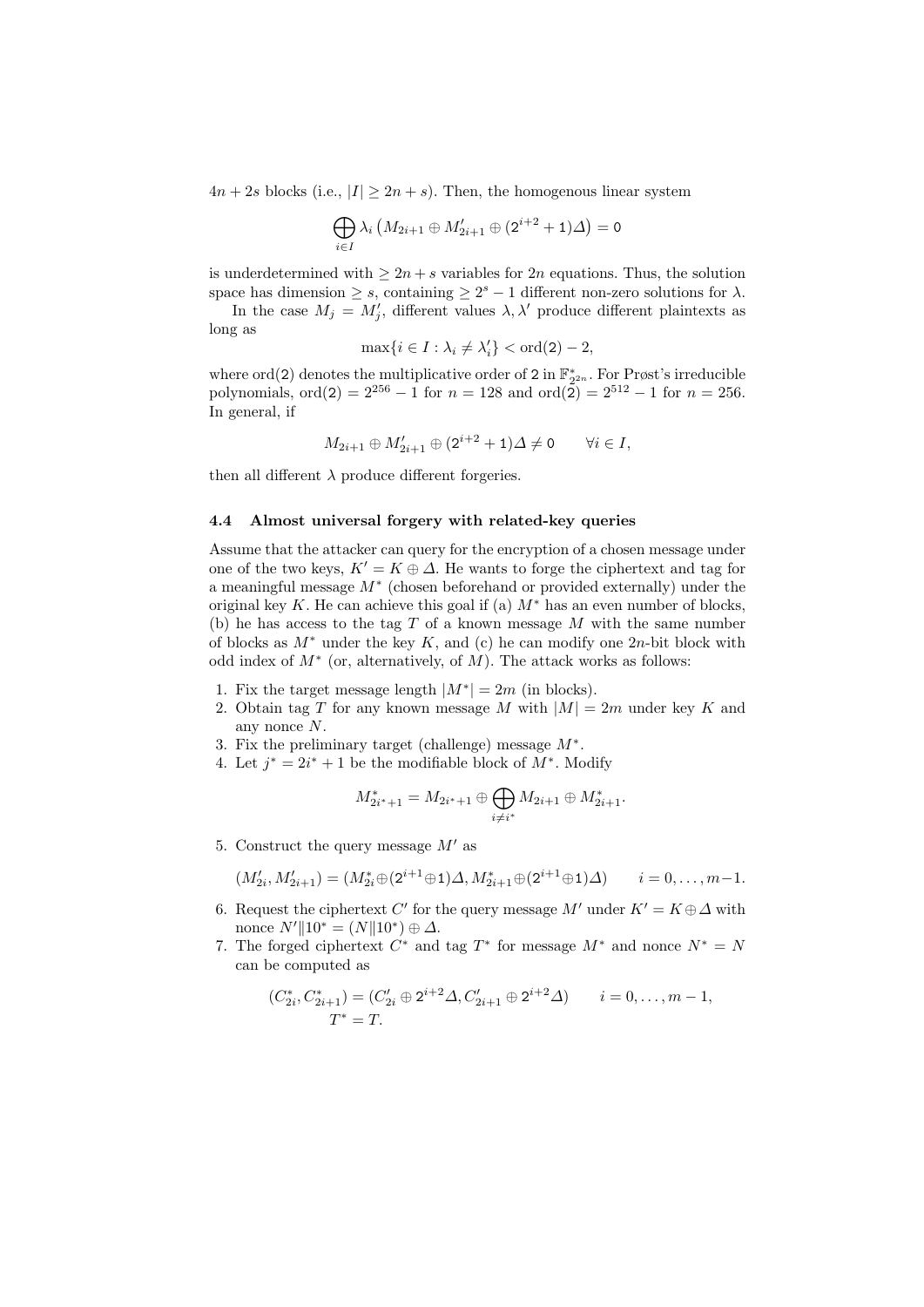This is essentially the same strategy as in Section [4.2,](#page-10-0) except that instead of using fixed  $M, M'$  and adapting  $M^*$ , we fix  $M, M^*$  and adapt  $M'$ . To avoid solving the equation system for the correct  $\lambda_i$  (which would require relatively long message lenghts  $2m$ , and force us to have  $M_j^* = M_j$  for many j), we modify one block  $M^*_{j^*}$  to make  $\forall i : \lambda_i = 1$  a valid solution.

### <span id="page-12-0"></span>5 Discussion

The core of our attack is the following observation: If an authenticated encryption mode applies the block cipher to variable (controllable) inputs, an attacker can "lift" the inherent related-key weaknesses of the Even-Mansour construction to the entire mode. Then, he can use information from encryptions under a related key to forge ciphertext and tag for the target key.

A question that suggests itself is whether similar attacks are possible on other Prøst modes. In addition, other authenticated encryption modes might display similar problems when combined with an Even-Mansour block cipher.

Prøst-APE does not use the Even-Mansour construction at all, but plugs the permutation into a sponge construction. Thus, the attack is clearly not applicable. Prøst-COPA does use the permutation in an Even-Mansour construction. However, it seems to defy the attack by including  $E_K(0)$ , the encryption of the value 0, in the definition of the helper value L (which plays a role similar to  $\ell$ in Prøst-OTR). Since a constant instead of the variable nonce  $N$  serves as input to the encryption, the input cannot be controlled to produce (differentially) predictable outputs of L. The situation is similar, for example, for the OCB mode of operation [\[17\]](#page-14-14): while the message could be used to cancel out differences in the helper counter value, this value is also derived from the encryption  $E_K(0)$ of the zero value and thus unpredictable.

On the other hand, other popular modes show significant weaknesses when combined with Even-Mansour ciphers. Of course, unlike Prøst, these modes are usually not recommended for use with an Even-Mansour block cipher, but with AES. Consider, for example, the CCM mode of operation [\[10,](#page-14-15)[24\]](#page-15-4), an ISO/IECstandardized combination of CBC-MAC with CTR encryption, as illustrated in Fig. [4.](#page-13-3) CCM allows a much simpler related-key attack. Assume that an attacker knows the ciphertext (including the tag)  $C = C_1 \cdots C_\ell C_{\ell+1}$  of a message  $M =$  $M_1 \cdots M_\ell$  under key  $K \oplus \Delta$  and padded nonce  $(N||0) \oplus \Delta$  (in the format used as counter input to the CTR encryption). Then, the ciphertext  $C'$  for  $M$  under key K and padded nonce  $N||0$  is simply

$$
C_i' = \begin{cases} C_i \oplus \Delta & 1 \leq i \leq \ell, \\ C_i & i = \ell + 1. \end{cases}
$$

As can be observed from Fig. [4,](#page-13-3) all differences  $\Delta$  during the CCM computation cancel out either with the nonce difference fed to the Even-Mansour block encryptions  $E_{K \oplus \Delta}$ , or with neighbouring block cipher calls in the CBC-MAC computation. The final differences at the block cipher outputs from the CTR encryption can simply be added to the ciphertext blocks.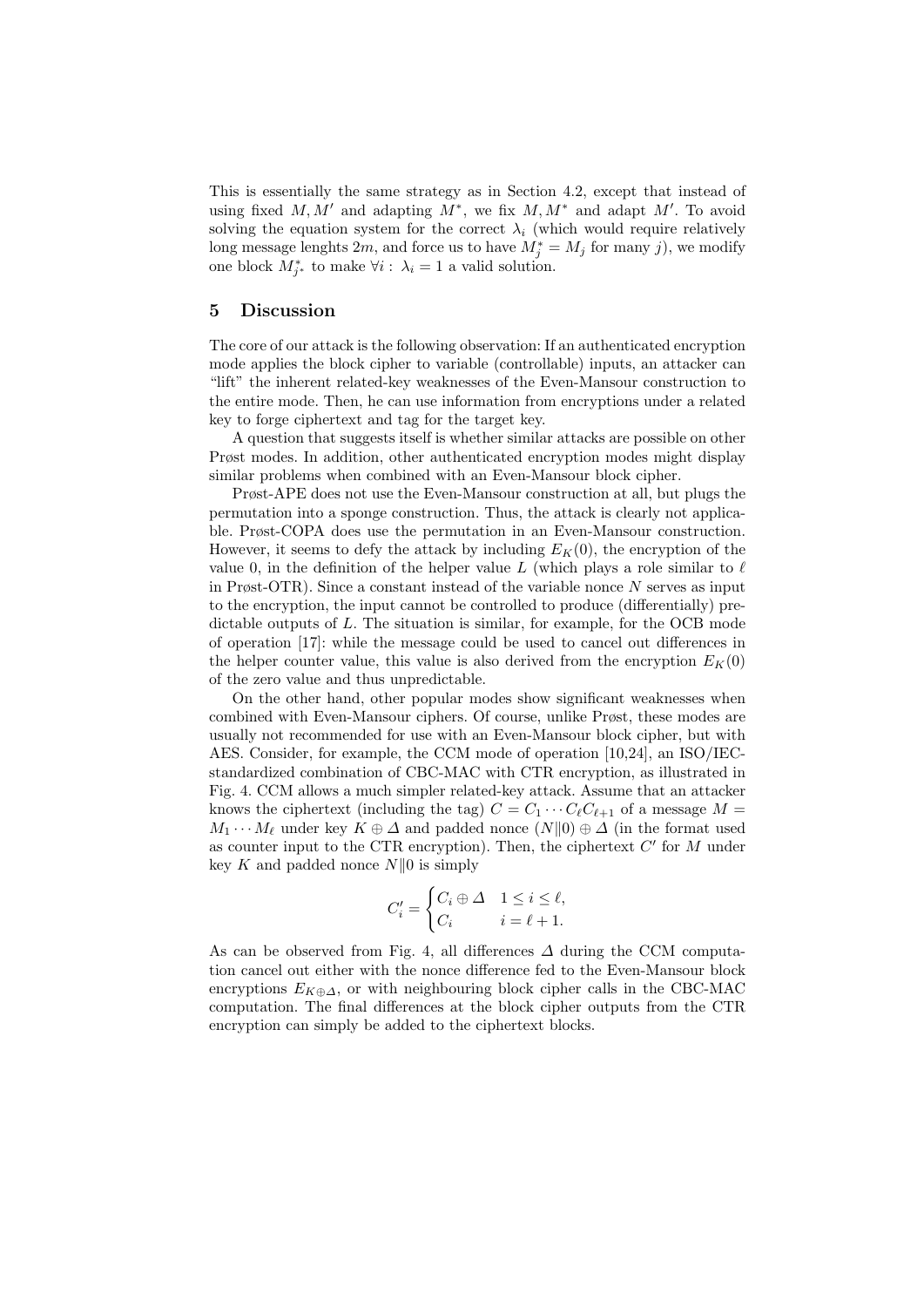<span id="page-13-3"></span>

Fig. 4: CCM encryption.

Clearly, the Even-Mansour construction is not well-suited as a general-purpose block cipher construction for all modes of operation. The Prøst-OTR design is an example how even more complex modes can allow some undesirable properties of the Even-Mansour construction to be lifted to the complete authentication mode, in this case to generate related-key forgeries. The rising popularity of sponge modes and permutation-based encryption in general may lead to interesting new observations in this direction.

Finally, we stress again that the presented attack only concerns the OTR variant of Prøst. For this variant, powerful forgery attacks are possible in a related-key setting. The security of the other modes, Prøst-COPA and Prøst-APE, and in particular of the Prøst permutation itself, remains unaffected. It may be possible to tweak OTR to prevent the specific attack, for example by adapting the initialization of  $\ell$  to include  $\tilde{P}_K(0)$ , similar to COPA and OCB. However, the general interactions of the OTR mode with the single-key Even-Mansour construction remains a reason for concern.

Acknowledgments. The work has been supported in part by the Austrian Science Fund (project P26494-N15) and by the Austrian Research Promotion Agency (FFG) and the Styrian Business Promotion Agency (SFG) under grant number 836628 (SeCoS).

# References

- <span id="page-13-0"></span>1. Alomair, B.: AVALANCHE v1. Submission to the CAESAR competition: [http:](http://competitions.cr.yp.to/caesar-submissions.html) [//competitions.cr.yp.to/caesar-submissions.html](http://competitions.cr.yp.to/caesar-submissions.html) (2014)
- <span id="page-13-1"></span>2. Andreeva, E., Bilgin, B., Bogdanov, A., Luykx, A., Mennink, B., Mouha, N., Yasuda, K.: APE: Authenticated permutation-based encryption for lightweight cryptography. In: Cid, C., Rechberger, C. (eds.) Fast Software Encryption – FSE 2014. LNCS, Springer (2014), in press, <http://eprint.iacr.org/2013/791>
- <span id="page-13-2"></span>3. Andreeva, E., Bogdanov, A., Luykx, A., Mennink, B., Tischhauser, E., Yasuda, K.: Parallelizable and authenticated online ciphers. In: Sako, K., Sarkar, P. (eds.) Advances in Cryptology – ASIACRYPT 2013. LNCS, vol. 8269, pp. 424–443. Springer (2013), <http://eprint.iacr.org/2013/790>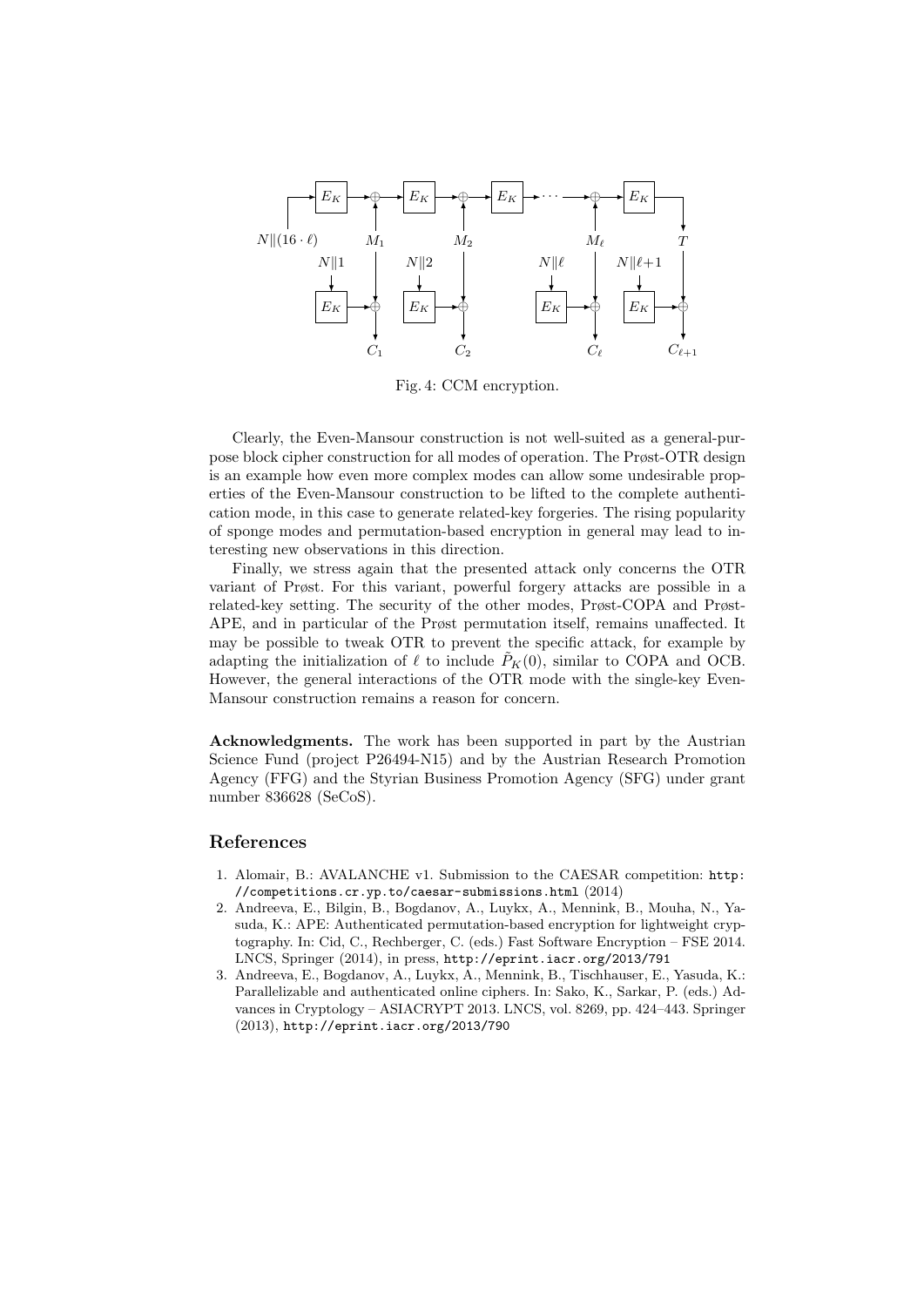- <span id="page-14-10"></span>4. Biham, E.: New types of cryptoanalytic attacks using related keys (extended abstract). In: Helleseth, T. (ed.) Advances in Cryptology – EUROCRYPT '93. LNCS, vol. 765, pp. 398–409. Springer (1993)
- <span id="page-14-12"></span>5. Biryukov, A., Khovratovich, D., Nikolic, I.: Distinguisher and related-key attack on the full AES-256. In: Halevi, S. (ed.) Advances in Cryptology – CRYPTO 2009. LNCS, vol. 5677, pp. 231–249. Springer (2009)
- <span id="page-14-4"></span>6. Biryukov, A., Wagner, D.: Advanced slide attacks. In: Preneel, B. (ed.) Advances in Cryptology – EUROCRYPT 2000. LNCS, vol. 1807, pp. 589–606. Springer (2000)
- <span id="page-14-5"></span>7. Bogdanov, A., Knudsen, L.R., Leander, G., Standaert, F., Steinberger, J.P., Tischhauser, E.: Key-alternating ciphers in a provable setting: Encryption using a small number of public permutations (extended abstract). In: Pointcheval, D., Johansson, T. (eds.) Advances in Cryptology – EUROCRYPT 2012. LNCS, vol. 7237, pp. 45– 62. Springer (2012)
- <span id="page-14-6"></span>8. Daemen, J.: Limitations of the Even-Mansour construction. In: Imai, H., Rivest, R.L., Matsumoto, T. (eds.) Advances in Cryptology – ASIACRYPT '91. LNCS, vol. 739, pp. 495–498. Springer (1991)
- <span id="page-14-1"></span>9. Dunkelman, O., Keller, N., Shamir, A.: Minimalism in cryptography: The Even-Mansour scheme revisited. In: Pointcheval, D., Johansson, T. (eds.) Advances in Cryptology – EUROCRYPT 2012. LNCS, vol. 7237, pp. 336–354. Springer (2012)
- <span id="page-14-15"></span>10. Dworkin, M.J.: SP 800-38C. Recommendation for block cipher modes of operation: The CCM mode for authentication and confidentiality. Tech. rep., National Institute of Standards & Technology, Gaithersburg, MD, United States (2004)
- <span id="page-14-2"></span>11. Even, S., Mansour, Y.: A construction of a cipher from a single pseudorandom permutation. In: Imai, H., Rivest, R.L., Matsumoto, T. (eds.) Advances in Cryptology – ASIACRYPT '91. LNCS, vol. 739, pp. 210–224. Springer (1991)
- <span id="page-14-3"></span>12. Even, S., Mansour, Y.: A construction of a cipher from a single pseudorandom permutation. Journal of Cryptology 10(3), 151–162 (1997)
- <span id="page-14-7"></span>13. Gentry, C., Ramzan, Z.: Eliminating random permutation oracles in the Even-Mansour cipher. In: Lee, P.J. (ed.) Advances in Cryptology – ASIACRYPT 2004. LNCS, vol. 3329, pp. 32–47. Springer (2004)
- <span id="page-14-9"></span>14. IEEE 802.11 working group: IEEE Standard for information technology – Telecommunications and information exchange between systems – Local and metropolitan area networks – Specific requirements – Part 11: Wireless LAN medium access control (MAC) and physical layer (PHY) specifications. IEEE Std 802.11-1997 (1997), <http://ieeexplore.ieee.org/servlet/opac?punumber=5258>
- <span id="page-14-0"></span>15. Kavun, E.B., Lauridsen, M.M., Leander, G., Rechberger, C., Schwabe, P., Yalçın, T.: Prøst v1. Submission to the CAESAR competition: [http://competitions.cr.](http://competitions.cr.yp.to/caesar-submissions.html) [yp.to/caesar-submissions.html](http://competitions.cr.yp.to/caesar-submissions.html) (2014)
- <span id="page-14-11"></span>16. Knudsen, L.R.: Cryptanalysis of LOKI. In: Imai, H., Rivest, R.L., Matsumoto, T. (eds.) Advances in Cryptology – ASIACRYPT '91. LNCS, vol. 739, pp. 22–35. Springer (1991)
- <span id="page-14-14"></span>17. Krovetz, T., Rogaway, P.: The OCB authenticated-encryption algorithm. IETF RFC 7253: <http://tools.ietf.org/html/rfc7253> (2014)
- <span id="page-14-8"></span>18. Lampe, R., Patarin, J., Seurin, Y.: An asymptotically tight security analysis of the iterated Even-Mansour cipher. In: Wang, X., Sako, K. (eds.) Advances in Cryptology – ASIACRYPT 2012. LNCS, vol. 7658, pp. 278–295. Springer (2012)
- <span id="page-14-13"></span>19. Lee, Y., Jeong, K., Sung, J., Hong, S.: Related-key chosen IV attacks on Grain-v1 and Grain-128. In: Mu, Y., Susilo, W., Seberry, J. (eds.) Information Security and Privacy – ACISP 2008. LNCS, vol. 5107, pp. 321–335. Springer (2008)